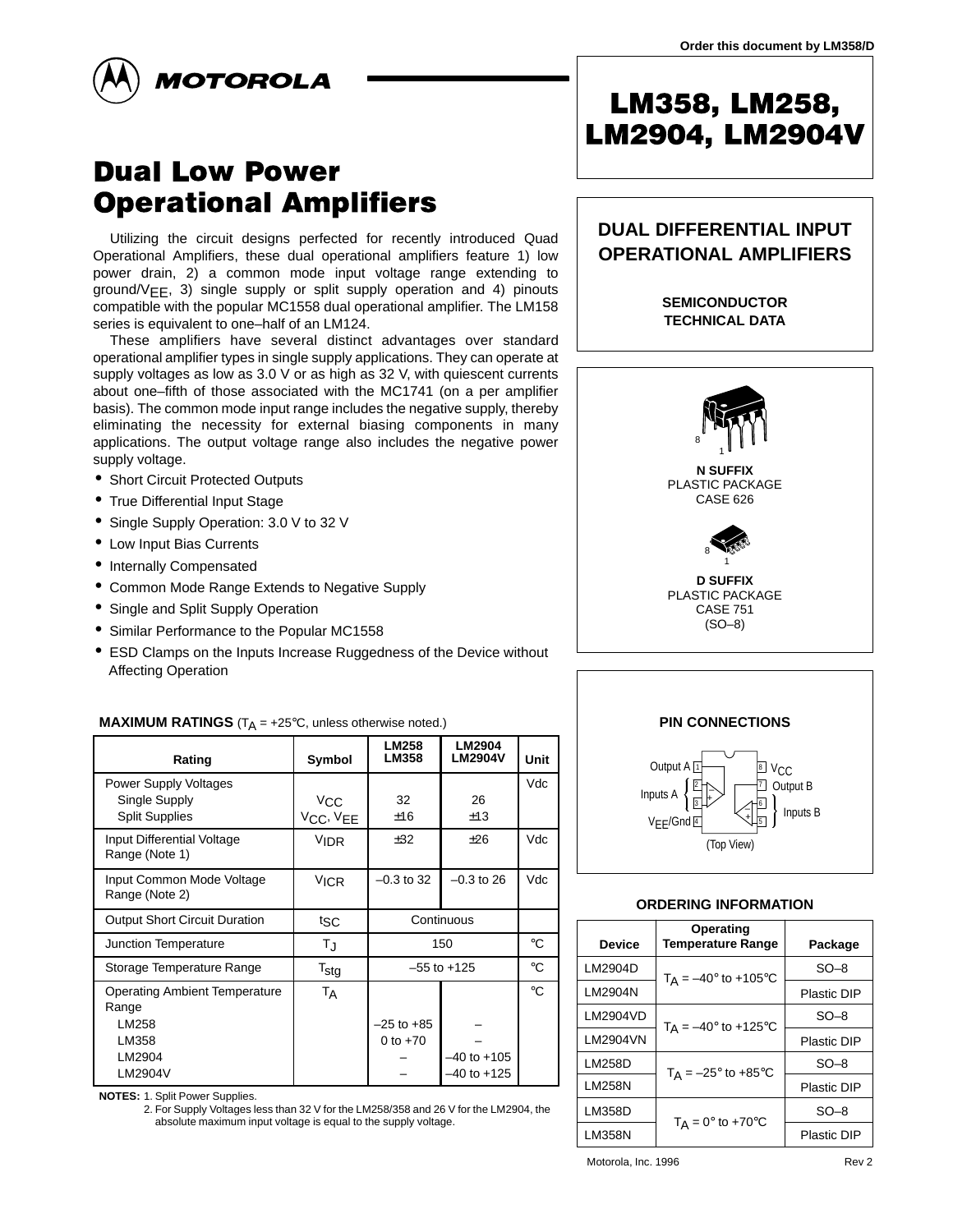|  | <b>ELECTRICAL CHARACTERISTICS</b> (V <sub>CC</sub> = 5.0 V, V <sub>EE</sub> = Gnd, T <sub>A</sub> = 25°C, unless otherwise noted.) |
|--|------------------------------------------------------------------------------------------------------------------------------------|
|--|------------------------------------------------------------------------------------------------------------------------------------|

| $\sim$ original contract to $\sim$                                                                                                                               |                          | - 0.0 v, v EE<br>- 0110, 1 A<br>$=$ 20 $\sigma$ , anices of iteration increases<br>LM358<br>LM258 |                                               |                                               |                                               | LM2904                        |                                                      | <b>LM2904V</b>                         |                                                      |                                                      |                                               |                               |                                               |          |
|------------------------------------------------------------------------------------------------------------------------------------------------------------------|--------------------------|---------------------------------------------------------------------------------------------------|-----------------------------------------------|-----------------------------------------------|-----------------------------------------------|-------------------------------|------------------------------------------------------|----------------------------------------|------------------------------------------------------|------------------------------------------------------|-----------------------------------------------|-------------------------------|-----------------------------------------------|----------|
| Characteristic                                                                                                                                                   | Symbol                   | Min                                                                                               | <b>Typ</b>                                    | Max                                           | Min                                           | <b>Typ</b>                    | Max                                                  | Min                                    | <b>Typ</b>                                           | Max                                                  | Min                                           | <b>Typ</b>                    | Max                                           | Unit     |
| Input Offset Voltage<br>$V_{CC}$ = 5.0 V to 30 V (26 V for<br>LM2904, V), $V_{IC} = 0$ V to $V_{CC}$ -1.7 V,<br>$V_O \approx 1.4$ V, R <sub>S</sub> = 0 $\Omega$ | V <sub>IO</sub>          |                                                                                                   |                                               |                                               |                                               |                               |                                                      |                                        |                                                      |                                                      |                                               |                               |                                               | mV       |
| $T_A = 25^{\circ}C$                                                                                                                                              |                          | $\qquad \qquad -$                                                                                 | 2.0                                           | 5.0<br>7.0                                    | $\qquad \qquad -$                             | 2.0                           | 7.0<br>9.0                                           | $\qquad \qquad -$                      | 2.0<br>$\overline{\phantom{0}}$                      | 7.0                                                  | -<br>$\overline{\phantom{0}}$                 | ۳                             | $\overline{\phantom{0}}$                      |          |
| $T_A = T_{\text{hidh}}$ (Note 1)<br>$T_A = T_{low}$ (Note 1)                                                                                                     |                          | $\overline{\phantom{0}}$<br>$\overline{\phantom{0}}$                                              | -<br>-                                        | 2.0                                           | ÷                                             | $\overline{\phantom{0}}$      | 9.0                                                  | -<br>-                                 |                                                      | 10<br>10                                             | $\overline{\phantom{0}}$                      | ÷<br>-                        | 13<br>10                                      |          |
| Average Temperature Coefficient of Input<br><b>Offset Voltage</b><br>$T_A = T_{high}$ to $T_{low}$ (Note 1)                                                      | ΔVιο/ΔΤ                  | $\overline{\phantom{0}}$                                                                          | 7.0                                           |                                               |                                               | 7.0                           | $\overline{\phantom{0}}$                             | $\overline{\phantom{0}}$               | 7.0                                                  | L,                                                   |                                               | 7.0                           | $\qquad \qquad -$                             | μV/°C    |
| Input Offset Current                                                                                                                                             | lιo                      | $\qquad \qquad -$                                                                                 | 3.0                                           | 30                                            | $\qquad \qquad -$                             | 5.0                           | 50                                                   | $\overline{\phantom{0}}$               | 5.0                                                  | 50                                                   | $\overline{\phantom{0}}$                      | 5.0                           | 50                                            | nA       |
| $T_A = T_{high}$ to $T_{low}$ (Note 1)<br>Input Bias Current                                                                                                     |                          | $\overline{\phantom{0}}$<br>$\qquad \qquad -$                                                     | $\overline{\phantom{0}}$<br>$-45$             | 100<br>$-150$                                 | $\overline{\phantom{0}}$<br>$\qquad \qquad -$ | ÷<br>-45                      | 150<br>$-250$                                        | $\overline{\phantom{0}}$<br>-          | 45<br>$-45$                                          | 200<br>$-250$                                        | $\overline{\phantom{0}}$<br>$\qquad \qquad -$ | 45<br>$-45$                   | 200<br>$-250$                                 |          |
| $T_A = T_{high}$ to $T_{low}$ (Note 1)                                                                                                                           | ŀıв                      | $\overline{\phantom{0}}$                                                                          | $-50$                                         | $-300$                                        | $\overline{\phantom{0}}$                      | $-50$                         | $-500$                                               | $\qquad \qquad -$                      | $-50$                                                | $-500$                                               | $\overline{\phantom{0}}$                      | $-50$                         | $-500$                                        |          |
| Average Temperature Coefficient of Input<br><b>Offset Current</b><br>$T_A = T_{high}$ to $T_{low}$ (Note 1)                                                      | $\Delta I_{IO}/\Delta T$ | $\overline{\phantom{0}}$                                                                          | 10                                            | $\overline{\phantom{0}}$                      |                                               | 10                            | ÷                                                    | $\overline{\phantom{0}}$               | 10                                                   | L.                                                   | $\equiv$                                      | 10                            | $\overline{\phantom{0}}$                      | pA/°C    |
| Input Common Mode Voltage Range                                                                                                                                  | <b>VICR</b>              |                                                                                                   |                                               |                                               |                                               |                               |                                                      |                                        |                                                      |                                                      |                                               |                               |                                               | $\vee$   |
| (Note 2), $V_{CC}$ = 30 V (26 V for LM2904, V)<br>$V_{\text{CC}}$ = 30 V (26 V for LM2904, V),<br>$T_A = T_{\text{high}}$ to $T_{\text{low}}$                    |                          | 0<br>0                                                                                            | ÷<br>Ē,                                       | 28.3<br>28                                    | 0<br>0                                        | -<br>$\overline{\phantom{0}}$ | 28.3<br>28                                           | 0<br>0                                 | $\overline{\phantom{0}}$<br>$\overline{\phantom{0}}$ | 24.3<br>24                                           | 0<br>0                                        | ÷<br>$\overline{\phantom{0}}$ | 24.3<br>24                                    |          |
| Differential Input Voltage Range                                                                                                                                 | V <sub>IDR</sub>         | $\overline{\phantom{0}}$                                                                          | $\qquad \qquad -$                             | $V_{\rm CC}$                                  | $\qquad \qquad -$                             | $\overline{\phantom{0}}$      | $V_{CC}$                                             | $\qquad \qquad -$                      | $\overline{\phantom{0}}$                             | $V_{\rm CC}$                                         | $\overline{\phantom{m}}$                      | $\overline{\phantom{a}}$      | $V_{\rm CC}$                                  | $\vee$   |
| Large Signal Open Loop Voltage Gain<br>$R_L$ = 2.0 k $\Omega$ , $V_{CC}$ = 15 V, For Large V <sub>O</sub>                                                        | A <sub>VOL</sub>         | 50                                                                                                | 100                                           | $\qquad \qquad -$                             | 25                                            | 100                           | $\qquad \qquad -$                                    | 25                                     | 100                                                  | L,                                                   | 25                                            | 100                           | $\qquad \qquad -$                             | V/mV     |
| Swing,<br>$T_A = T_{high}$ to $T_{low}$ (Note 1)                                                                                                                 |                          | 25                                                                                                | -                                             | $\qquad \qquad -$                             | 15                                            |                               | $\qquad \qquad -$                                    | 15                                     |                                                      | -                                                    | 15                                            | -                             | $\qquad \qquad -$                             |          |
| <b>Channel Separation</b><br>1.0 kHz ≤ f ≤ 20 kHz, Input Referenced                                                                                              | CS                       | $\qquad \qquad -$                                                                                 | $-120$                                        | $\qquad \qquad -$                             |                                               | $-120$                        | $\overline{\phantom{0}}$                             | $\overline{\phantom{0}}$               | $-120$                                               | $\overline{\phantom{0}}$                             |                                               | $-120$                        | $\qquad \qquad -$                             | dB       |
| Common Mode Rejection<br>$R_S \le 10 k\Omega$                                                                                                                    | <b>CMR</b>               | 70                                                                                                | 85                                            | $\qquad \qquad -$                             | 65                                            | 70                            | $\qquad \qquad -$                                    | 50                                     | 70                                                   | $\overline{\phantom{0}}$                             | 50                                            | 70                            | $\qquad \qquad -$                             | dB       |
| Power Supply Rejection                                                                                                                                           | <b>PSR</b>               | 65                                                                                                | 100                                           | $\overline{\phantom{0}}$                      | 65                                            | 100                           | $\overline{\phantom{a}}$                             | 50                                     | 100                                                  | $\equiv$                                             | 50                                            | 100                           | $\qquad \qquad -$                             | dB       |
| Output Voltage-High Limit (TA = Thigh to<br>$T_{\text{low}}$ (Note 1)<br>$V_{CC}$ = 5.0 V, R <sub>L</sub> = 2.0 k $\Omega$ , T <sub>A</sub> = 25°C               | V <sub>OH</sub>          | 3.3                                                                                               | 3.5                                           | $\overline{\phantom{0}}$                      | 3.3                                           | 3.5                           | $\qquad \qquad -$                                    | 3.3                                    | 3.5                                                  | $\qquad \qquad -$                                    | 3.3                                           | 3.5                           | $\overline{\phantom{0}}$                      | $\vee$   |
| $V_{CC}$ = 30 V (26 V for LM2904, V),<br>$R_L = 2.0 k\Omega$                                                                                                     |                          | 26                                                                                                | $\qquad \qquad -$                             | $\overline{\phantom{0}}$                      | 26                                            | $\overline{\phantom{0}}$      | $\overline{\phantom{0}}$                             | 22                                     | $\overline{\phantom{a}}$                             | $\qquad \qquad -$                                    | 22                                            | $\overline{\phantom{0}}$      | $\overline{\phantom{0}}$                      |          |
| V <sub>CC</sub> = 30 V (26 V for LM2904, V),<br>$R_1 = 10 k\Omega$                                                                                               |                          | 27                                                                                                | 28                                            | $\overline{\phantom{0}}$                      | 27                                            | 28                            | $\qquad \qquad -$                                    | 23                                     | 24                                                   | $\qquad \qquad -$                                    | 23                                            | 24                            | $\qquad \qquad -$                             |          |
| Output Voltage-Low Limit<br>$V_{CC}$ = 5.0 V, R <sub>L</sub> = 10 kΩ, T <sub>A</sub> = T <sub>high</sub> to<br>$T_{\text{low}}$ (Note 1)                         | $V_{OL}$                 | $\qquad \qquad -$                                                                                 | 5.0                                           | 20                                            | $\overline{\phantom{0}}$                      | 5.0                           | 20                                                   | $\overline{\phantom{0}}$               | 5.0                                                  | 20                                                   | $\overline{\phantom{0}}$                      | 5.0                           | 20                                            | mV       |
| <b>Output Source Current</b><br>$V_{ID}$ = +1.0 V, V <sub>CC</sub> = 15 V                                                                                        | $10+$                    | 20                                                                                                | 40                                            | $\overline{\phantom{0}}$                      | 20                                            | 40                            | $\qquad \qquad -$                                    | 20                                     | 40                                                   | $\overline{\phantom{0}}$                             | 20                                            | 40                            | $\qquad \qquad -$                             | mA       |
| <b>Output Sink Current</b><br>$V_{ID} = -1.0 V, V_{CC} = 15 V$<br>$V_{ID} = -1.0 V, V_{O} = 200 mV$                                                              | $10 -$                   | 10<br>12                                                                                          | 20<br>50                                      | $\overline{\phantom{0}}$<br>$\qquad \qquad -$ | 10<br>12                                      | 20<br>50                      | $\overline{\phantom{m}}$<br>$\overline{\phantom{a}}$ | 10<br>$\overline{\phantom{0}}$         | 20<br>$\overline{\phantom{m}}$                       | $\overline{\phantom{0}}$<br>$\overline{\phantom{0}}$ | 10<br>$\overline{\phantom{0}}$                | 20<br>$\qquad \qquad -$       | $\overline{\phantom{m}}$<br>$\qquad \qquad -$ | mA<br>μA |
| Output Short Circuit to Ground (Note 3)                                                                                                                          | lsc                      | $\qquad \qquad -$                                                                                 | 40                                            | 60                                            | $\equiv$                                      | 40                            | 60                                                   | $\overline{\phantom{0}}$               | 40                                                   | 60                                                   | $\overline{\phantom{a}}$                      | 40                            | 60                                            | mA       |
| Power Supply Current $(T_A = T_{high}$ to $T_{low}$ )<br>(Note 1)                                                                                                | <sup>I</sup> CC          |                                                                                                   |                                               |                                               |                                               |                               |                                                      |                                        |                                                      |                                                      |                                               |                               |                                               | mA       |
| $V_{CC}$ = 30 V (26 V for LM2904, V),<br>$V_O = 0 V, R_1 = \infty$<br>$V_{CC}$ = 5 V, $V_{O}$ = 0 V, R <sub>L</sub> = $\infty$                                   |                          | $\qquad \qquad -$<br>$\qquad \qquad -$                                                            | 1.5<br>0.7                                    | 3.0<br>1.2                                    | $\qquad \qquad -$                             | 1.5<br>0.7                    | 3.0<br>1.2                                           | $\qquad \qquad -$<br>$\qquad \qquad -$ | 1.5<br>0.7                                           | 3.0<br>1.2                                           | $\qquad \qquad -$<br>$\overline{\phantom{0}}$ | 1.5<br>0.7                    | 3.0<br>$1.2$                                  |          |
| <b>NOTES:</b> 1. $T_{low} = -40^{\circ}C$ for LM2904                                                                                                             |                          |                                                                                                   | $T_{\text{high}} = +105^{\circ}$ C for LM2904 |                                               |                                               |                               |                                                      |                                        |                                                      |                                                      |                                               |                               |                                               |          |

 $T_{\text{high}} = +105^{\circ}$ C for LM2904V<br>=  $+125^{\circ}$ C for LM2904V<br>=  $+85^{\circ}$ C for LM258  $= -25^{\circ}$ C for LM258  $= +85^{\circ}$ C for LM258

 $= 0^{\circ}$ C for LM358  $= +70^{\circ}$ C for LM358

2. The input common mode voltage or either input signal voltage should not be allowed to go negative by more than 0.3 V. The upper end of the common mode voltage range is  $V_{\rm CC}$  –1.7 V.

3. Short circuits from the output to V<sub>CC</sub> can cause excessive heating and eventual destruction. Destructive dissipation can result from simultaneous shorts<br>on all amplifiers.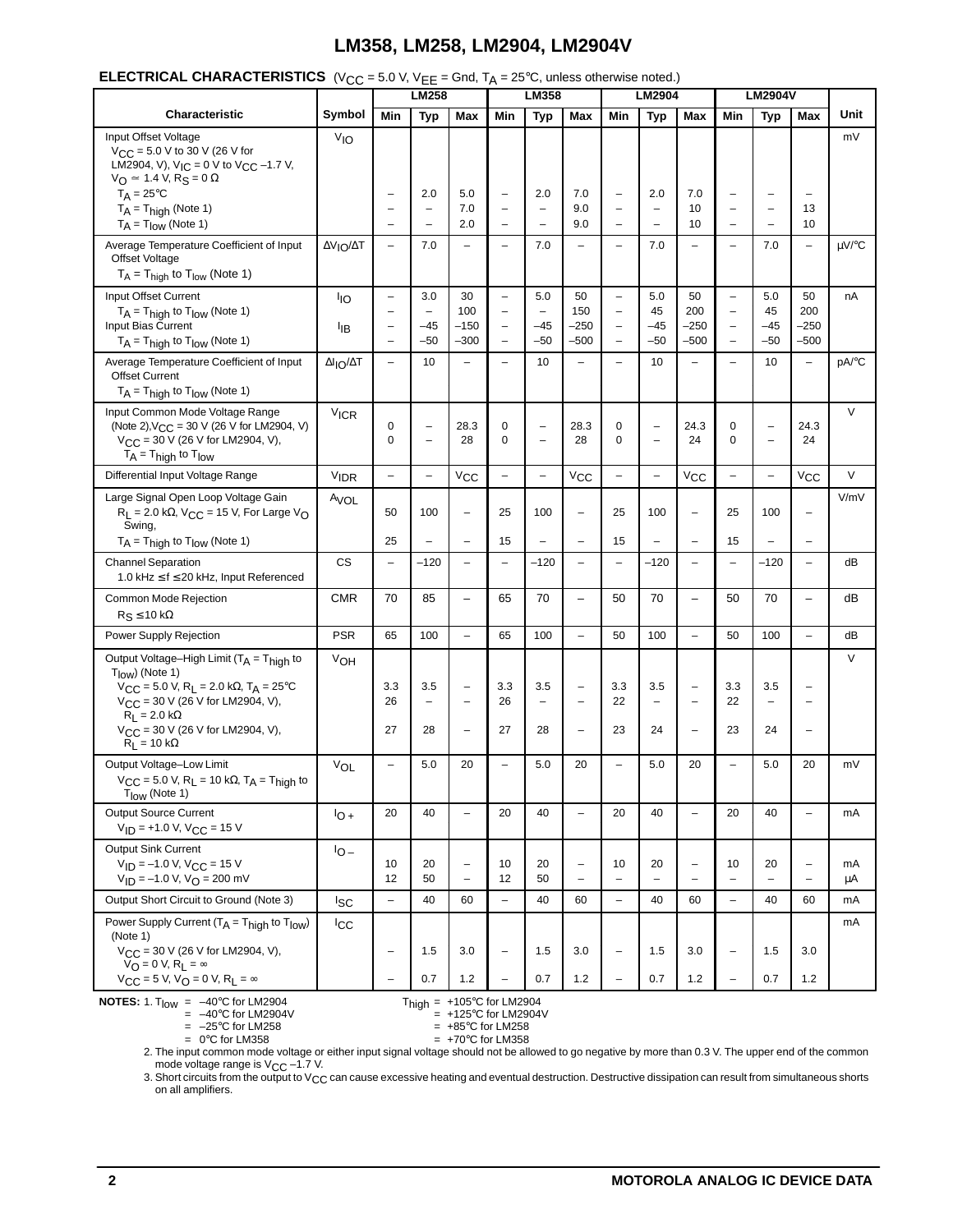

#### **CIRCUIT DESCRIPTION**

The LM258 series is made using two internally compensated, two–stage operational amplifiers. The first stage of each consists of differential input devices Q20 and Q18 with input buffer transistors Q21 and Q17 and the differential to single ended converter Q3 and Q4. The first stage performs not only the first stage gain function but also performs the level shifting and transconductance reduction functions. By reducing the transconductance, a smaller compensation capacitor (only 5.0 pF) can be employed, thus saving chip area. The transconductance reduction is accomplished by splitting the collectors of Q20 and Q18. Another feature of this input stage is that the input common mode range can include the negative supply or ground, in single supply operation, without saturating either the input devices or the differential to single–ended converter. The second stage consists of a standard current source load amplifier stage.

Each amplifier is biased from an internal–voltage regulator which has a low temperature coefficient thus giving each amplifier good temperature characteristics as well as excellent power supply rejection.

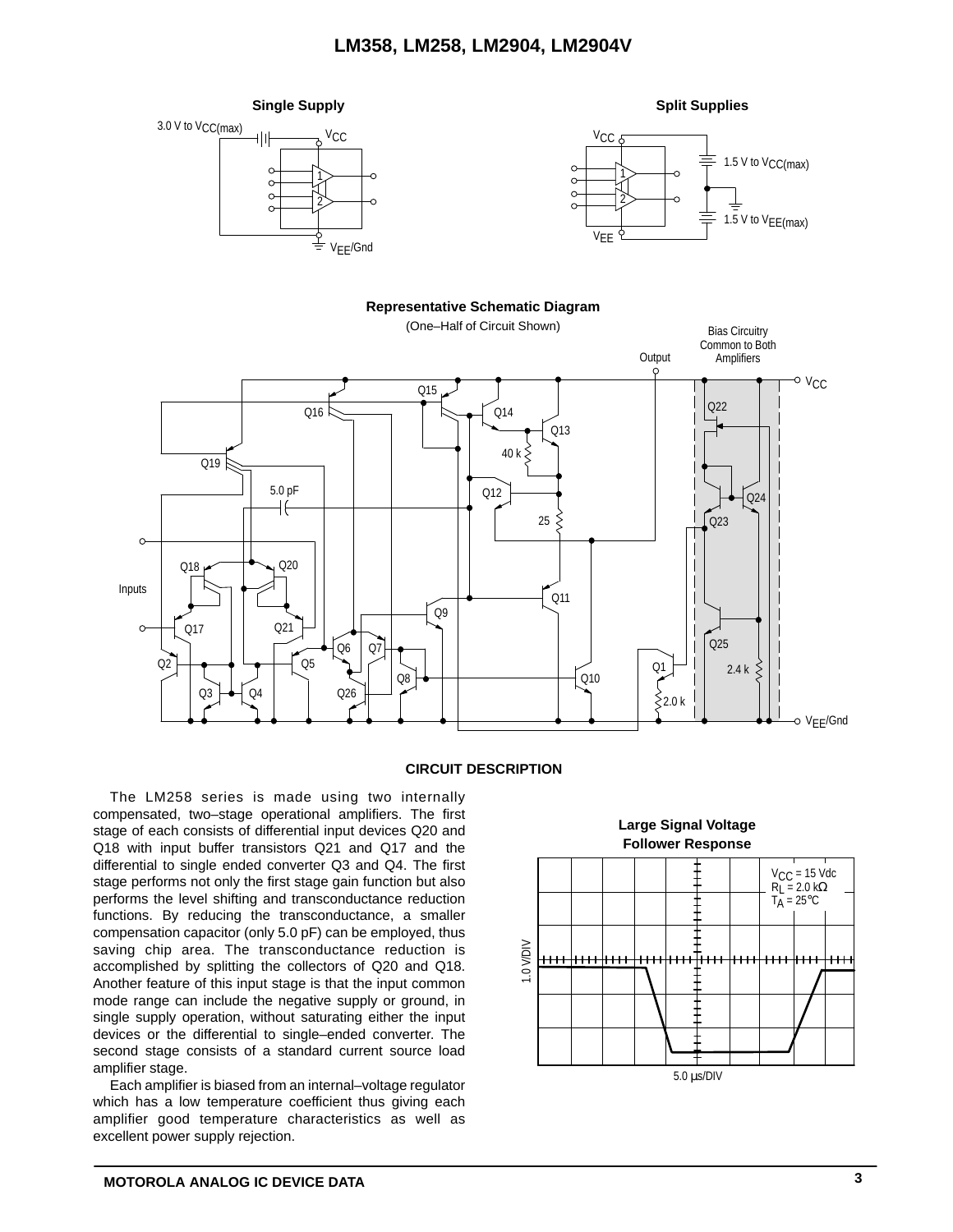





**Figure 4. Small Signal Voltage Follower Pulse Response (Noninverting)**





**Figure 6. Input Bias Current versus Supply Voltage**

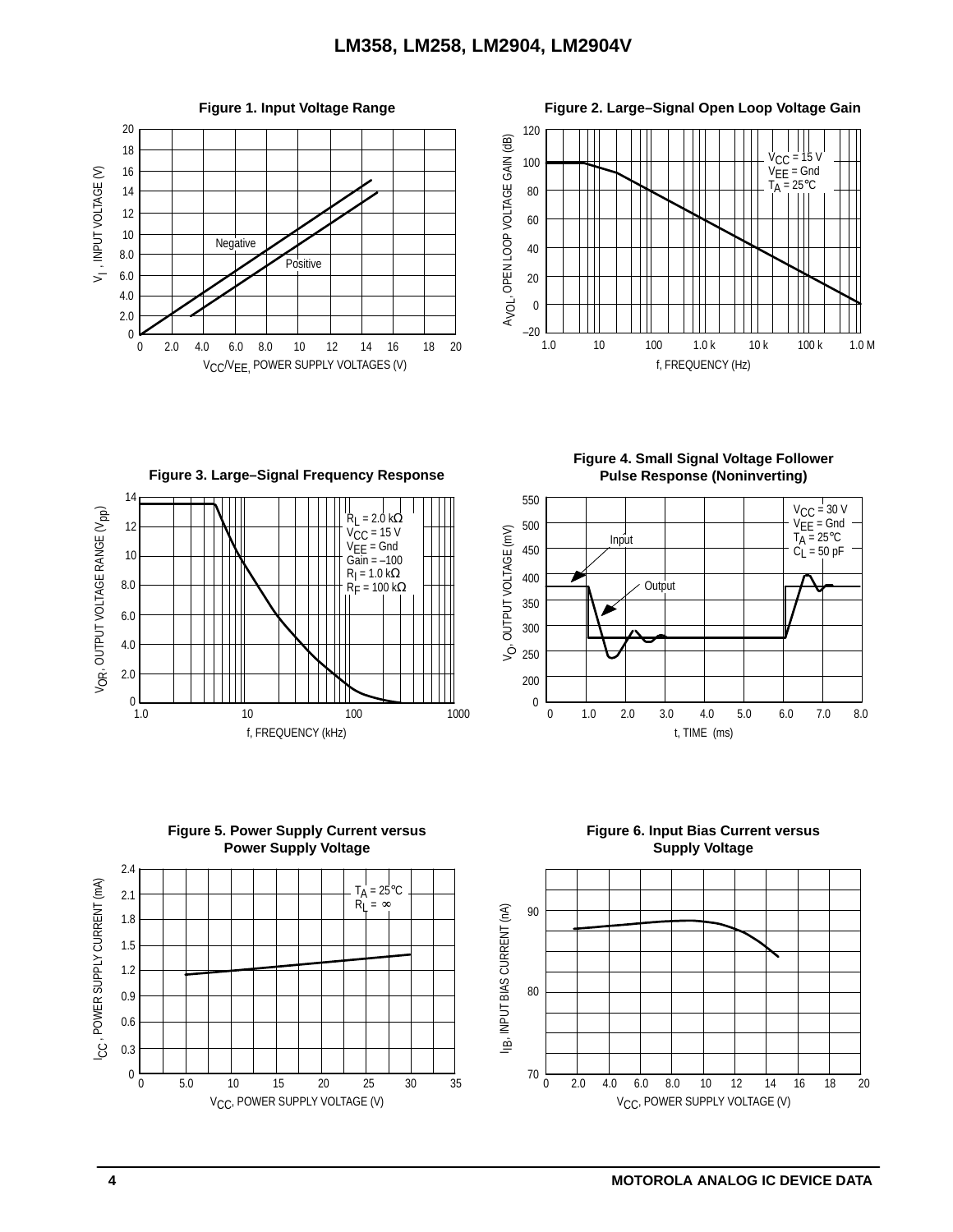



### Figure 9. High Impedance Differential Amplifier Figure 10. Comparator with Hysteresis







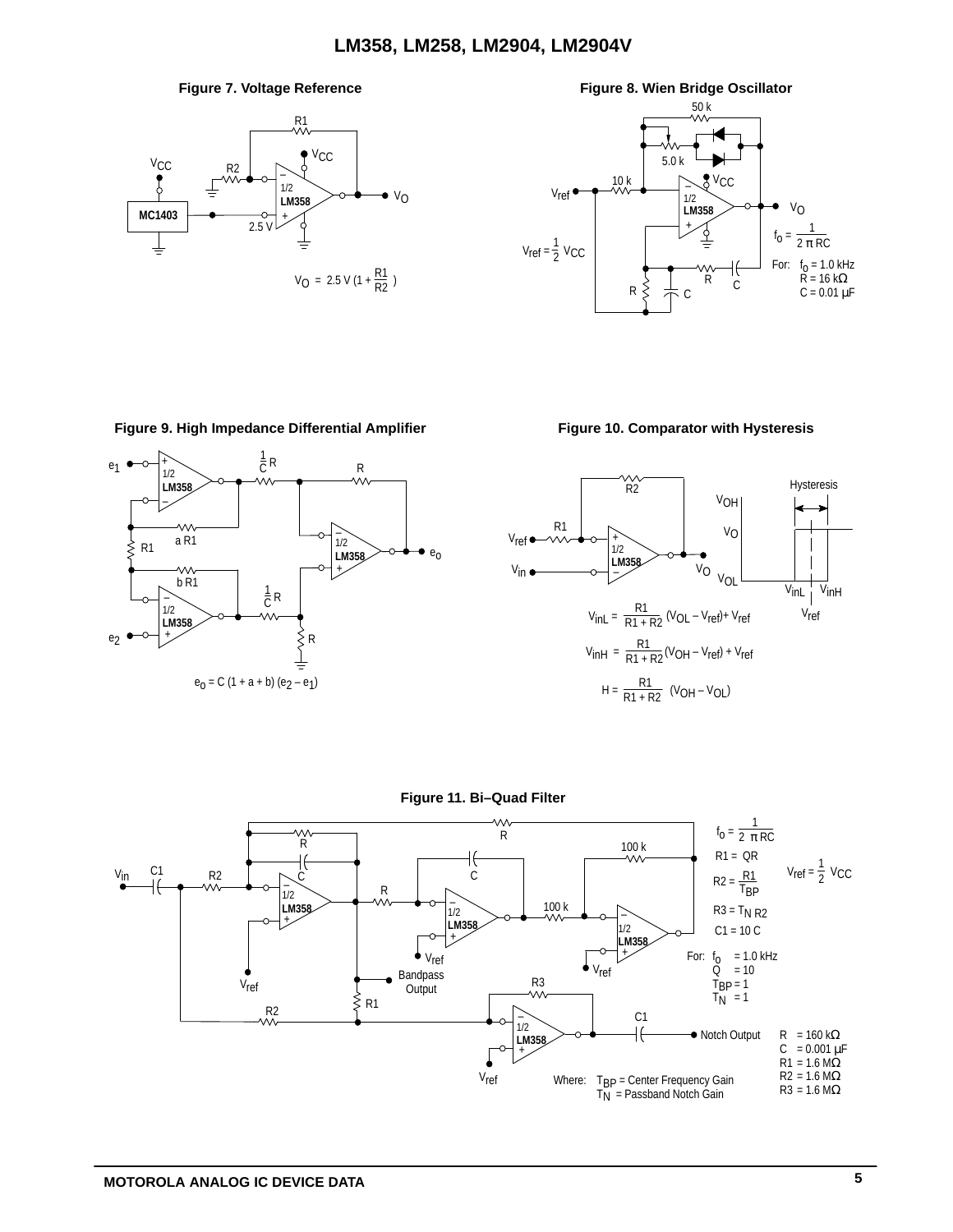

#### Figure 12. Function Generator **Figure 13. Multiple Feedback Bandpass Filter**



Given:  $f_0$  = center frequency  $A(f<sub>O</sub>)$  = gain at center frequency

Choose value  $f_0$ , C

Then: R3 = 
$$
\frac{Q}{\pi f_0 C}
$$

$$
R1 = \frac{R3}{2 A(f_0)}
$$

$$
R2 = \frac{R1 R3}{4Q^2 R1 - R3}
$$

For less than 10% error from operational amplifier.  $\frac{Q_0 f_0}{BW} < 0.1$ Where  $f_0$  and BW are expressed in Hz.

If source impedance varies, filter may be preceded with voltage

follower buffer to stabilize filter parameters.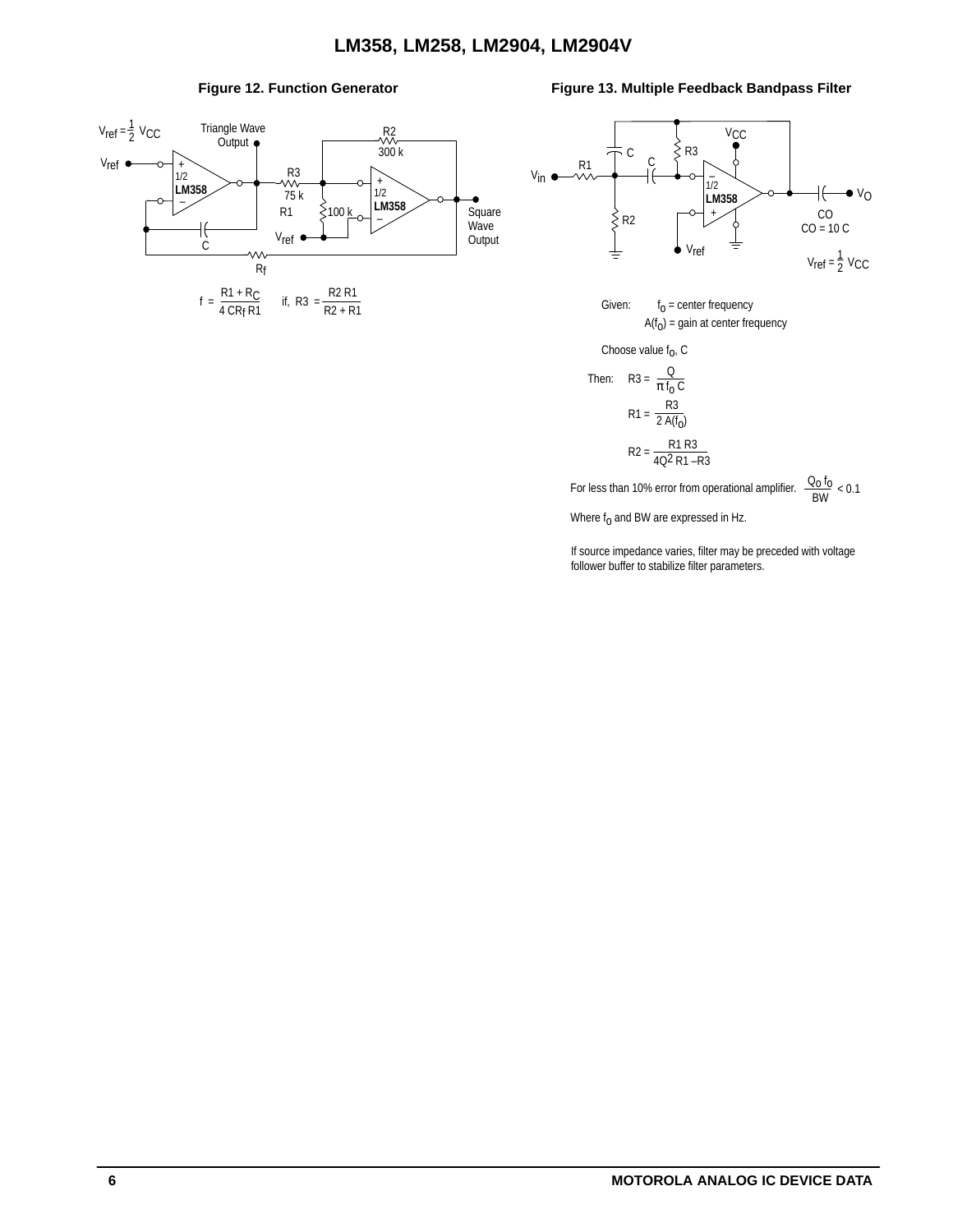#### **OUTLINE DIMENSIONS**